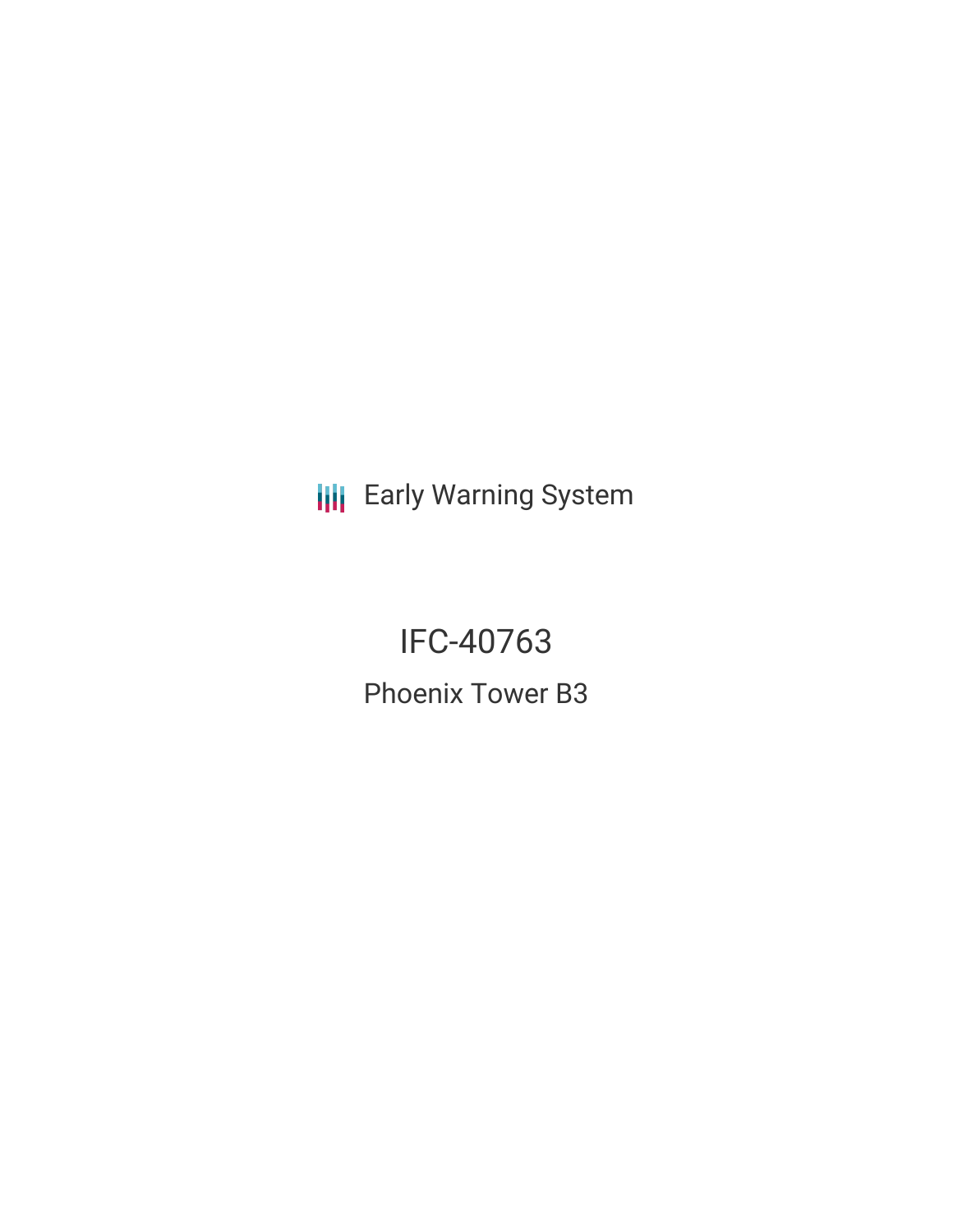## **Quick Facts**

朋

| <b>Countries</b>               | Brazil                                  |
|--------------------------------|-----------------------------------------|
| <b>Financial Institutions</b>  | International Finance Corporation (IFC) |
| <b>Status</b>                  | Proposed                                |
| <b>Bank Risk Rating</b>        | U                                       |
| <b>Borrower</b>                | PHOENIX TOWERS PARTICIPACOES S.A.       |
| <b>Sectors</b>                 | Communications                          |
| <b>Investment Type(s)</b>      | Loan                                    |
| <b>Investment Amount (USD)</b> | \$100.00 million                        |
| <b>Loan Amount (USD)</b>       | \$100.00 million                        |
| <b>Project Cost (USD)</b>      | \$100.00 million                        |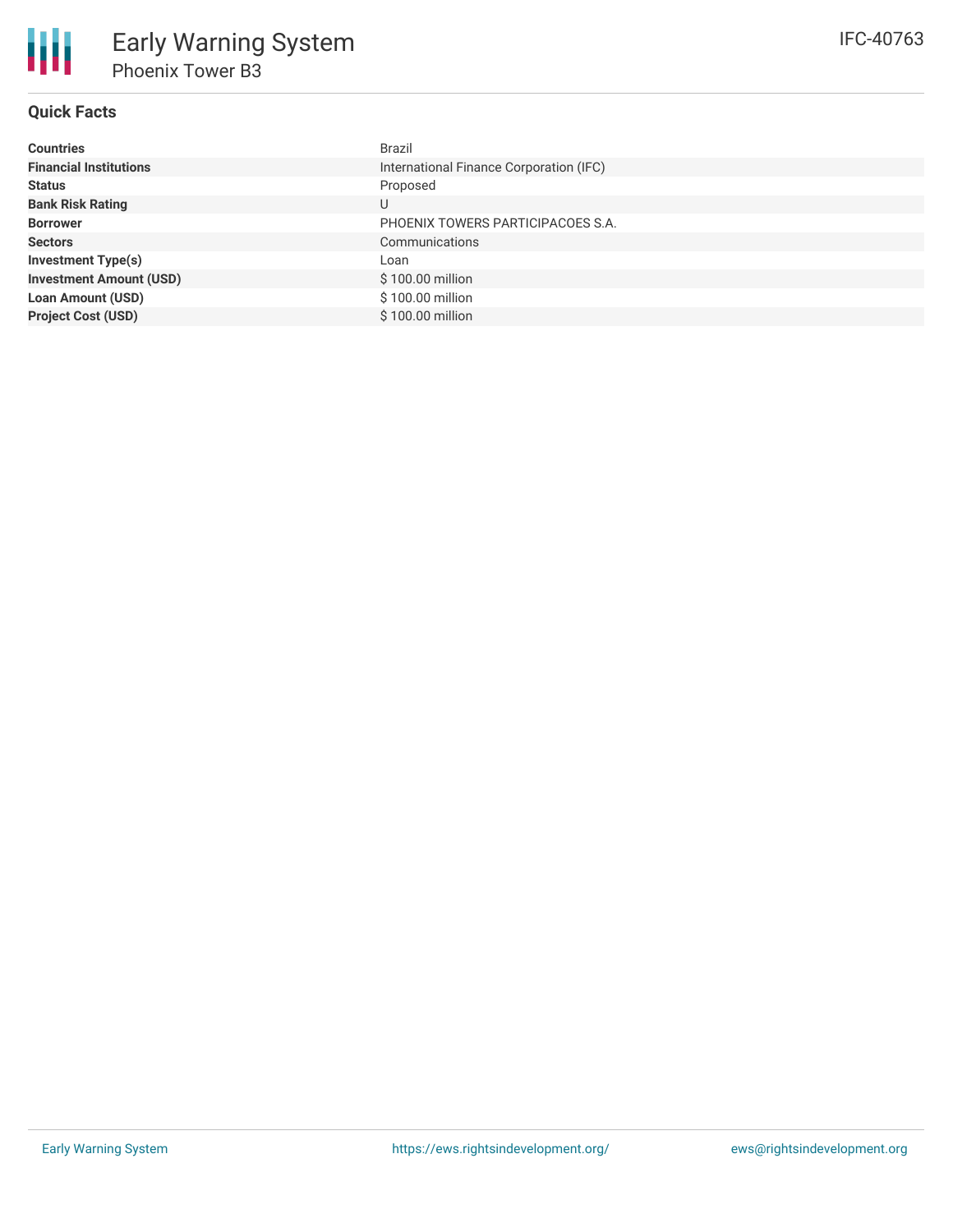

## **Project Description**

Phoenix Tower do Brasil ("PTB" or the "company") plans to build about 1,400 telecommunication towers by December 2021 in its ongoing strategy to own and operate strategic wireless infrastructure in Brazil. For this purpose, and for refinancing existing loans to PTB from IFC and another lender, IFC is considering the provision of a new loan facility to be valued at up to \$50 million equivalent along with syndicated loans of up to \$50 million equivalent to PTB. IFC has an existing investment in PTB of \$27 million equivalent. IFC's first investment in PTB helped to finance the company's previous plans to build new telecommunication towers in Brazil, with an Environmental and Social Review Summary at https://disclosures.ifc.org/#/projectDetail/ESRS/36722 . The company's E&S performance has been satisfactory under IFC's first investment (#36722). IFC also publicly disclosed a proposed second investment of \$13 million equivalent in May 2017, with an Environmental and Social Review Summary at https://disclosures.ifc.org/#/projectDetail/ESRS/39576 . However, the proposed second investment has not yet been committed, and it will be abandoned if the new proposed investment is pursued.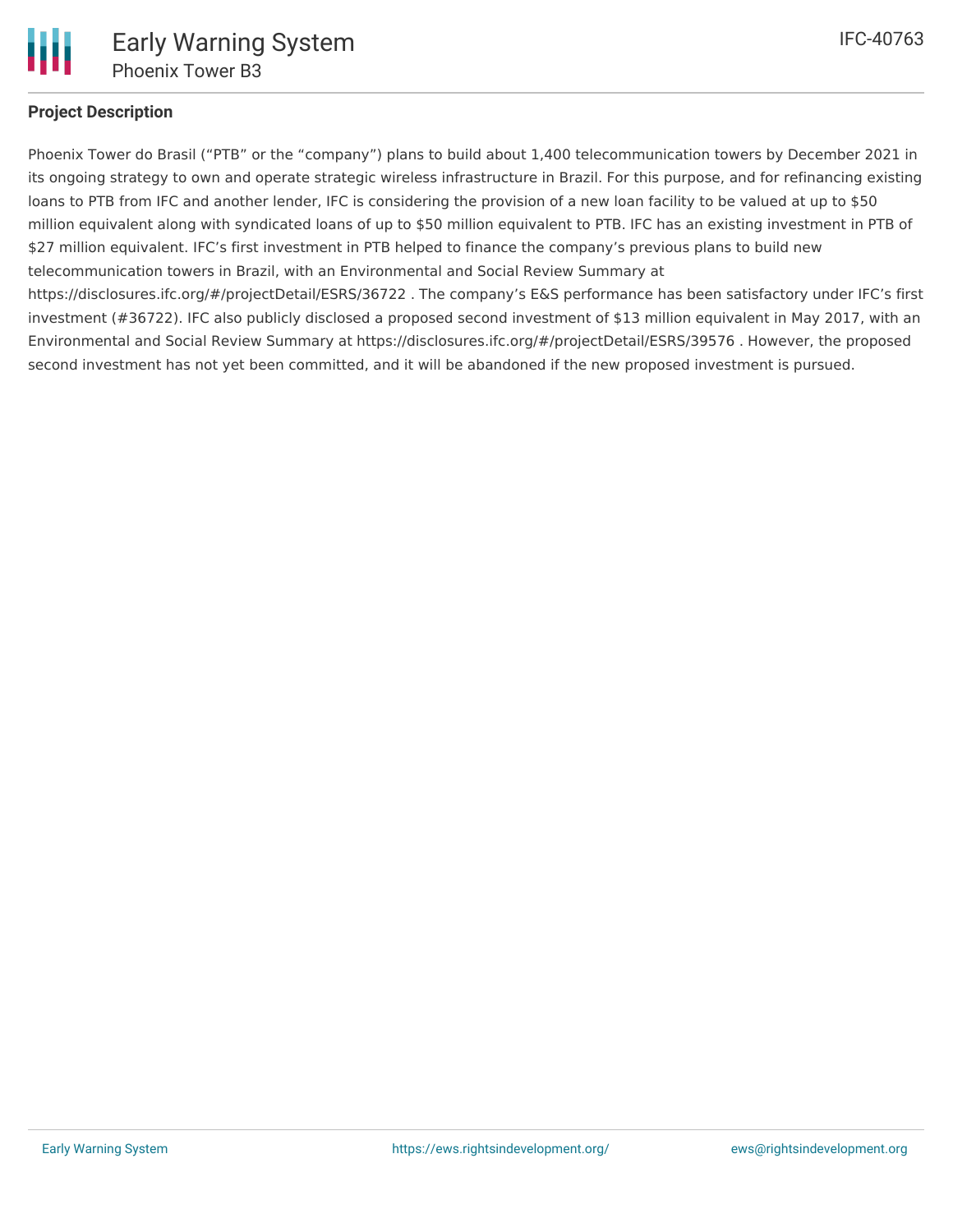## **Investment Description**

• International Finance Corporation (IFC)